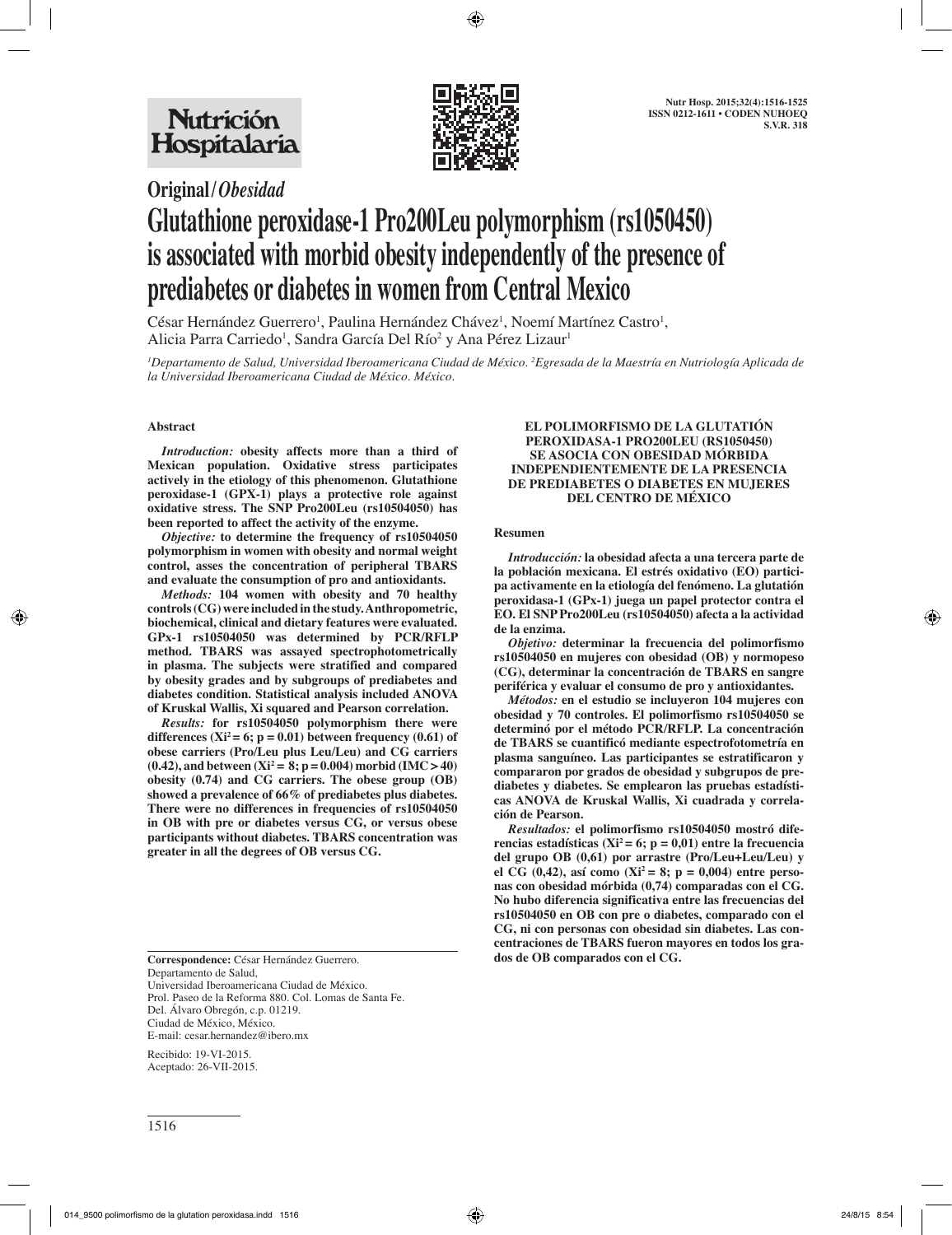*Conclusion:* **GPx-1 Pro200Leu polymorphism was associated with obesity especially with morbid obesity, but not with obese participants with prediabetes or diabetes. Oxidative stress is present in all grades of obesity significantly.**

(*Nutr Hosp.* 2015;32:1516-1525)

#### **DOI:10.3305/nh.2015.32.4.9500**

Key words: *Obesity. Glutathione peroxidase-1. rs1050450. Pro200Leu. Oxidative stress.*

#### **Abbreviations**

RONS: Reactive oxygen and nitrogen species GPx-1: Glutathione peroxidase-1 C: Cytosine T: Thymine Pro: Proline Leu: Leucine SNP: Single nucleotide polymorphism TBARS: Thiobarbituric acid reactive species BMI: Body mass index CG: Control group OB: Obese group OB I: Obesity grade I OB II: Obesity grade II OB III: Obesity grade III DM: Type 2 diabetes IFG: Impaired fasting glucose PCR-RLFP: Polymerase chain reaction-restriction length fragment polymorphism BP: Blood pressure RMR: Resting metabolic rate TEE: Total energy expenditure PAL: Physical activity level SFA: Saturated fatty acids MDA: Malondialdehyde LDL: Low density lipoprotein VLDL: Very low density lipoprotein

#### **Introduction**

Obesity is defined as the increase in total body fat percentage above a standard value as a result of an imbalance between energy intake and energy expenditure. The etiology is multifactorial and can be explained with the complex interaction between environmental, genetic and cultural factors<sup>1</sup>.

Obesity is a public health problem worldwide due, it used to be considered disorder of high-income countries, but currently this phenomenon have increased in middle-income and even low-income countries<sup>2</sup>. According to the National Institute of Public Health<sup>3</sup> a total of 71.28% Mexican adults were reported to be overweight or obese in 2012, ranking Mexico second in the world in adult obesity.

Obese individuals display an increased risk to develop impaired fasting glucose and impaired glucose

*Conclusión:* **el polimorfismo rs10504050 se asoció con obesidad, especialmente mórbida, pero no se asoció con diabetes o prediabetes. El estrés oxidativo está presente de manera significativa en todos los grados de obesidad.** 

(*Nutr Hosp.* 2015;32:1516-1525)

#### **DOI:10.3305/nh.2015.32.4.9500**

Palabras clave: *Obesidad. Glutatión peroxidasa-1. rs1050450. Pro200Leu. Estrés oxidativo.*

tolerance known as prediabetes which are related with a variety of diseases such as insulin resistance, type II diabetes, dyslipidemia, cardiovascular disease, metabolic syndrome, cancer and others<sup>4</sup>. Diabetes is the main cause of mortality among Mexican adults, with a prevalence greater than  $11\%^5$ , in 2013 there were 8.7 millions of people with diabetes and it is estimated that by 2035 there will be  $15.7$  millions<sup>6</sup>.

The initiation and development of the afore mentioned diseases are related to pro-oxidant state caused by several mechanisms, where visceral fat is an important contributor to this phenomenon through the production of proinflammatory adipokines<sup>7</sup>.

The oxidative stress condition is generated by continuous production of reactive oxygen and nitrogen species (RONS) by activating macrophages and neutrophils, under the pro-inflammatory mileu of the adipose tissue<sup>8</sup>. Such leukocyte infiltration produces RONS through the activation of NADPH oxidase and myeloperoxidase<sup>9</sup>.

However, this is not the only source of RONS in people with obesity, since increased fat intake produces more generation of RONS by metabolic activity, and a deficient consumption of antioxidants drives the balance prooxidant-antioxidant towards the oxidative stress condition in this group of persons $10$ . Likewise, hyperglycemia and excessive carbohydrates intake generate reactive oxygen species inducing oxidative stress and contribute significantly to the development and progression of diabetes and related cardiovascular complications<sup>11,12</sup>.

One important defense against the endogenous peroxide free radical is the antioxidant glutathione peroxidase-1 enzyme (GPx-1), which is located in the human chromosome 3p21.313. This selenoprotein produces water and alcohol after the reduction of hydrogen peroxide or organic peroxides, respectively, through the oxidation of gluthatione. The enzyme shows a transition of cytosine to thymine  $(C > T)$ , which generates a nonsynonymous change of the aminoacid Proline (Pro) for Leucine (Leu). This SNP (GPx-1 Pro200Leu) previously named GPx-1 Pro198Leu  $(rs1050450)^{14}$ , displays a decreased GPx-1 erythrocyte activity for the Leu allele, and has been implicated in diseases like cancer, diabetes, coronary and cardiovascular diseases<sup>15</sup>.

In Mexican population the prevalence of this polymorphism in obese and normal weight population has not been yet determined.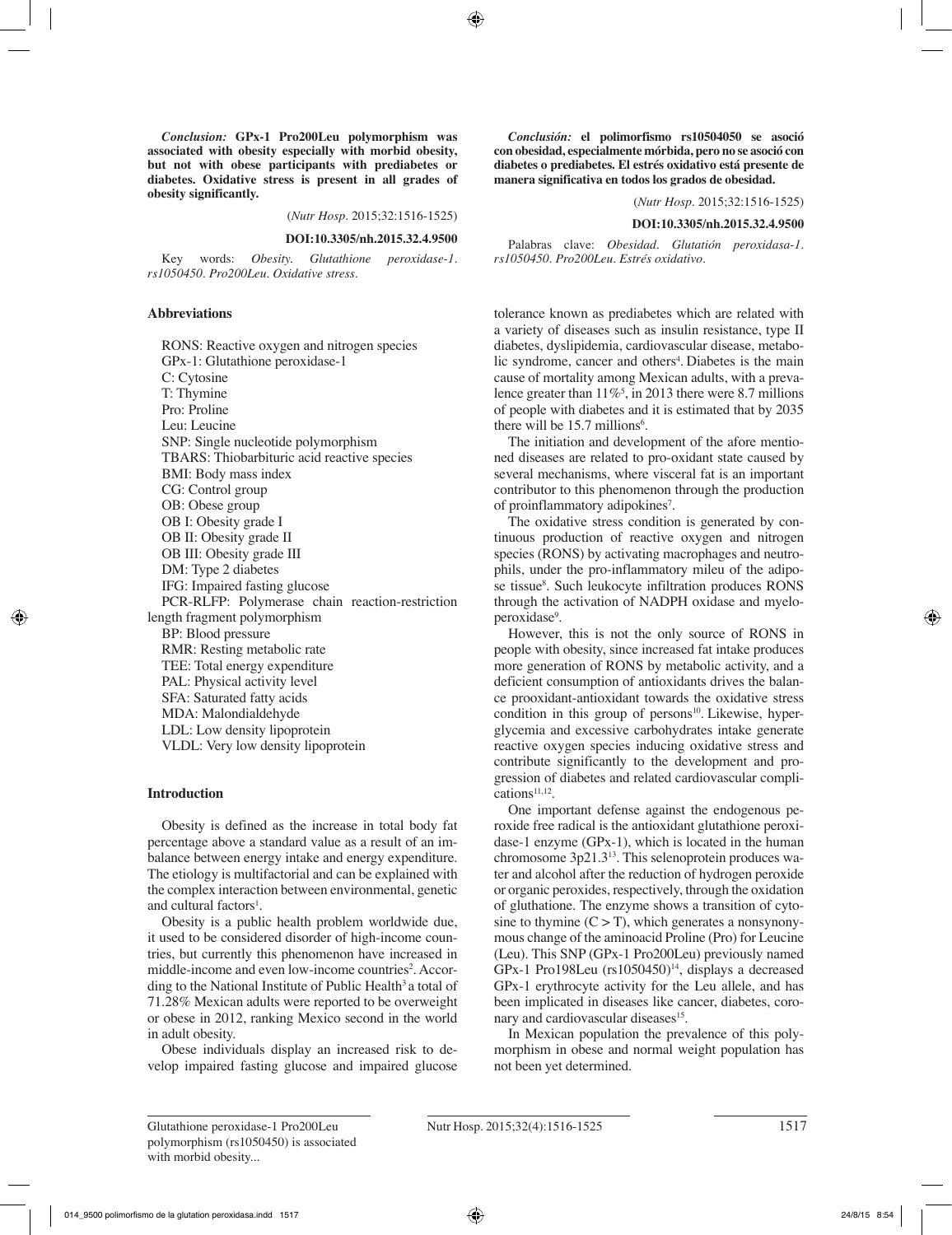The adequate function of the GPx as well as other important antioxidant enzyme superoxide dismutase, require the presence of antioxidant minerals as cofactors for their optimal activity. In general the antioxidant minerals (copper, manganese, selenium and zinc.) and vitamins (A, E and C), have to be obtained through daily consumption in the diet of vegetables, seeds and fruits, since they are not stored in the body in abundance<sup>16</sup>.

A low consumption of antioxidants can enlarge the production of RONS to lead the appearance of oxidative stress condition<sup>17</sup>, which has been described previously associated with the development of the main comorbidities of obesity.

The present study aimed to assess the frequency of the SNP GPx-1 Pro200Leu (rs1050450) in a Mexican population of women from the central plateau with normal weight and obesity, and in a subgroup of diabetes and prediabetes people with obesity. In addition the study aimed to evaluate the consumption of antioxidants and pro-oxidant macromolecules and correlate with TBARS (thiobarbituric acid reactive species) concentration in plasma as a marker of oxidative stress.

## **Material and methods**

## *Study Population*

The study included women who assisted to "Clínica de Nutrición de la Universidad Iberoamericana" in Mexico City. After determining their body mass index (BMI) 174 individuals were classified in normal weight or control group (CG) and obese group (OB). Normal weight group (BMI 18.5-24.9) included 70 individuals, and the obese group (BMI >30) included 104 individuals, from whom the obesity grades- I (OB-I), II (OB-II) and III (OB-III) included 36, 34 and 34 individuals, respectively. The study included women from Mexico City`s low-income community, between 19- 60 years old, non-smokers, without history of thyroid disease, autoimmunity, allergies, infectious disease, eating disorders and no consumption of antioxidant supplements within the past 6 months and women not pregnant or lactating. All the participants were informed about the study and signed a written informed consent statement if they decided to participate. The protocol was reviewed and approved by the scientific committee and institutional ethics.

Height was measured to all subjects in a standing position after removing the shoes with a Seca® Model 240 (Vogel & Halke GMBH & Co., Germany) stadiometer with a  $\pm 2$ mm accuracy. Weight measurements were performed with subjects under fasting condition using an Inbody model 720 (Biospace Co; Korea) bioimpedance body composition analyzer with a ±0.1kg accuracy and 250 kg capacity. BMI was determined as the ratio between weight (kg) and height squared meters  $(m<sup>2</sup>)$ .

Individuals with obesity referring type 2 diabetes (DM) or that presented impaired fasting glucose (IFG; >100<125 mg/dl) at the moment of assessment were stratified into a different group to assess the GPx-1 Pro200Leu polymorphism. Then at the next nutrition counseling appointment fasting glucose concentration was measured again to corroborate the diagnostic.

Glucose concentration was measured with a glucose oxidase method (BioSystems; Spain) in our lab; inter and intra-assay precision was 4.5% and 3.8%. Blood pressure (BP) was measured to all patients using a sphygmomanometer (Diagnostix 972; USA) seated after 5 min of rest. There were taken four consecutive measurements; the first reading was discarded and the mean of the next three consecutive measures were used as the final BP.

# *Genotyping of GPx-1 Pro200Leu*

Peripheral fasting blood samples were collected into 7 ml heparin tubes (Becton Dickinson Vacutainer Systems; USA) from all of the patients and controls. Immediately after collection, the plasma was separated using centrifugation technique and all the samples were stored in aliquots at -80ºC until use. Isolation of DNA was performed from whole blood (100  $\mu$ L) using DNAzol (Molecular Research Center; USA) according to the manufacturer's instructions.

GPx-1 genotypes were detected using a polymerase chain reaction-restriction fragment length polymorphism (PCR-RFLP) method. The SNP C>T in exon 10, was amplified to form undigested fragments of 338 bp (bases pairs) using primers: forward 5´- ATC GAG CCT GAC ATC GAA - 3´ and reverse 5´- AAG CAG CCG GGG TAG GAG - 3´. PCR conditions were 94ºC for 4 minutes, included 35 cycles of 94ºC for 35 seconds for denaturation,  $62^{\circ}$ C for 30 seconds for annealing and 72ºC for 30 seconds for elongation. The amplified product was digested with ApaI restriction enzyme (Invitrogen; USA) at 37 ºC for 5 hours and analyzed by electrophoresis using agarose gels (2.5%). The DNA-bands in the electrophoresis gel were identified by ethidium bromide using an image analyzer (Alphalmager Mini; USA). Digestion resulted in one fragment of 76 bp for homozygous carriers (Leu/Leu), two fragments of 42 and 34 bp for wild type (Pro/Pro) and three fragments of 34, 42 and 76 bp for heterozygous  $(Fig. 1)$ .

# *Determination of Antioxidants/ Pro-oxidants Consumption Frequency*

A dietary assessment food frequency questionnaire for antioxidants validated by the National Institute of Public Health<sup>18</sup> was applied. To ensure a standard approach to data collection, two dietitians were trained to undertake interviews using measures, portions and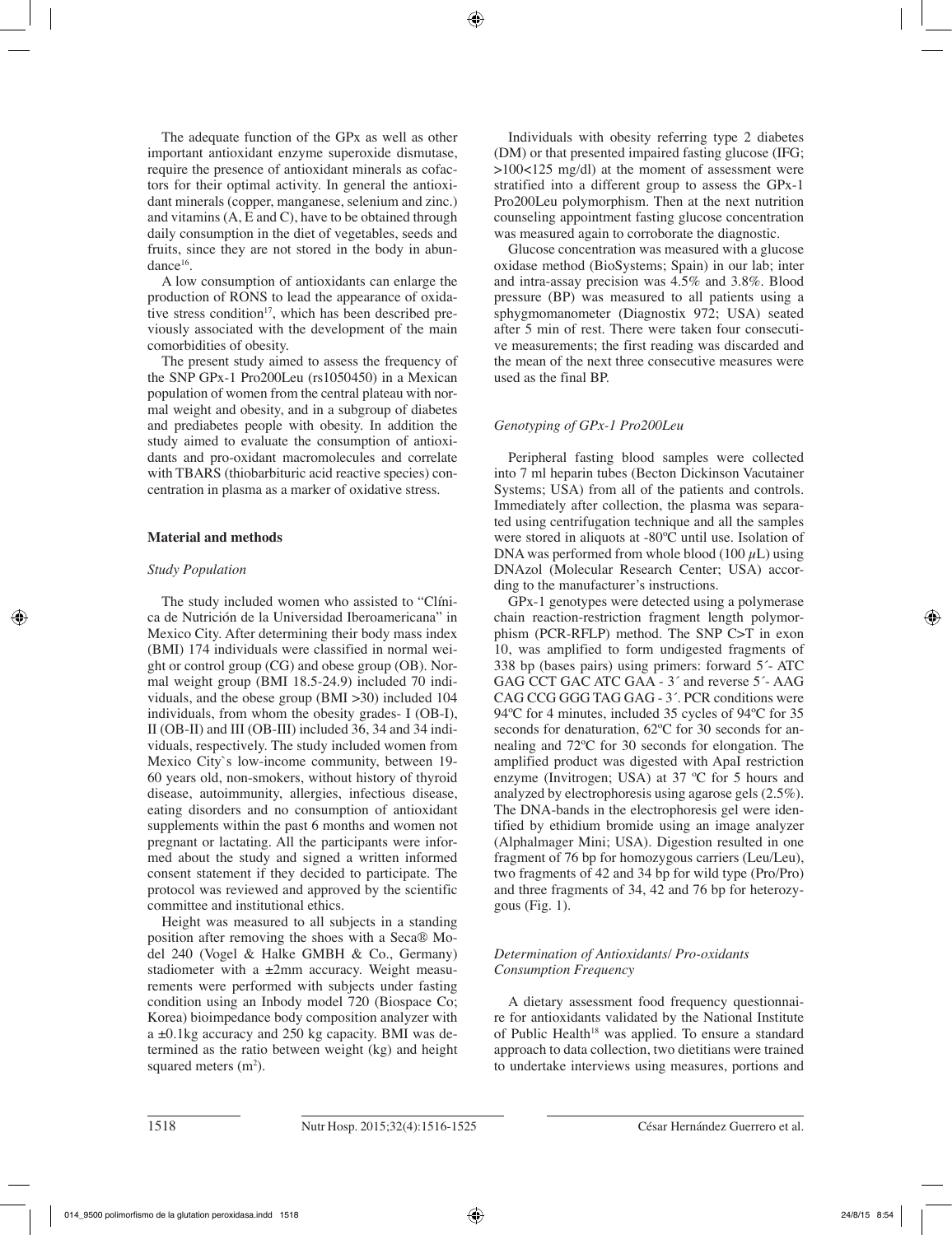

*Fig. 1.— PCR analysis of GPx-1 Pro200Leu polymorphism in (2.5%) agarose gel stained with ethidium bromide, after digestion with Apa I restriction enzyme. Wild type produced two bands of 42 bp + 34 bp. Homozygous carriers produced 76 bp and heterozygous produced three fragments 34 bp, 42 bp and 76 bp. Columns show the following: 1,3 and 7 columns show GPx wild type, 2, 4 and 9 columns show GPX homozygous carriers, 6 and 8 columns heterozygous and column 5 shows the ladder.*

comparative models of food to facilitate understanding of the survey. Recalls were coded and transformed to daily nutrients of interest in mass units, with the use of a food-composition database program named Nutritional Vector Calculation System developed to accommodate the characteristics of the Mexican diet. The concentration of total fat, saturated fat, cholesterol and carbohydrates (g) were obtained by means of this methodology. The total daily energy intake was estimated by means of a food record method over three non-consecutive days including a weekend or a holiday.

# *Total Energy Expenditure*

The Resting Metabolic Rate (RMR) was measured via indirect calorimetry method using a Cardio Coach Metabolic Monitor (KORR Medical Technologies; USA). The Total Energy Expenditure (TEE) was predicted as RMR times physical activity level (PAL). The PAL was calculated by means of the International Physical Activity Questionnaire Long version<sup>19</sup>.

# *Determination of thiobarbituric reactive species*

The lipoperoxidation state of peripheral plasma from obese and control participants was determined by the Thiobarbituric Acid Technique described by Asakawa, modified by Estepa<sup>20</sup>. One hundred of peripheral plasma was assayed to evaluate the concentration of TBARS. The product of reaction of malondialdehyde-thiobarbituric acid was detected spectrophotometrically at 532 nm, and the concentration evaluated in each samples was reported as  $\mu$ moles/L of TBARS. The coefficients of variation intra and inter-assay were less than 5% and 10%, respectively. The concentration of TBARS was correlated with pro-oxidants: carbohydrates, total fat, saturated fat and cholesterol, and antioxidants: vitamin C, A and E, manganese, zinc, copper and selenium.

## *Statistical Analysis*

Descriptive statistics was used to analyze the epidemiological variables, glucose, blood pressure, intake of macromolecules and antioxidants. The differences between groups were assessed by the Kruskal Wallis ANOVA. The associations between the polymorphism and obesity as well as the subgroups were assessed by Xi squared. The correlation between TBARS and consumption of pro-oxidant and antioxidant was done by a Pearson correlation. Sigma Stat 3.5 program was used to do all analysis afore mentioned. A p value  $\leq 0.05$  was accepted as a significant difference.

# **Results**

## *Participants*

The study included 104 women stratified by obesity grade, and 70 included in normal weight group, the characteristics of the subject groups are shown in (Table I).

There was no statistical difference in the age between groups. BMI was significantly (p<0.05) greater in the obese groups as well as total energy expenditure and daily energy intake.

As expected, obese individuals presented body fat percentage and waist-hip ratio higher than control group (p<0.001). The same differences were observed when the obese group (OB) was stratified by grades of obesity and compared with control group (CG).

Regarding obese participants 22% presented diabetes and 44% showed impaired fasting glucose, with a significant difference (p<0.005) in glucose concentration (both groups) compared with normal weight group.

Although some patients of obesity group displayed higher values of systolic blood pressure (SBP) and diastolic blood pressure (DBP) there were no statistical differences between control and study group or subgroup.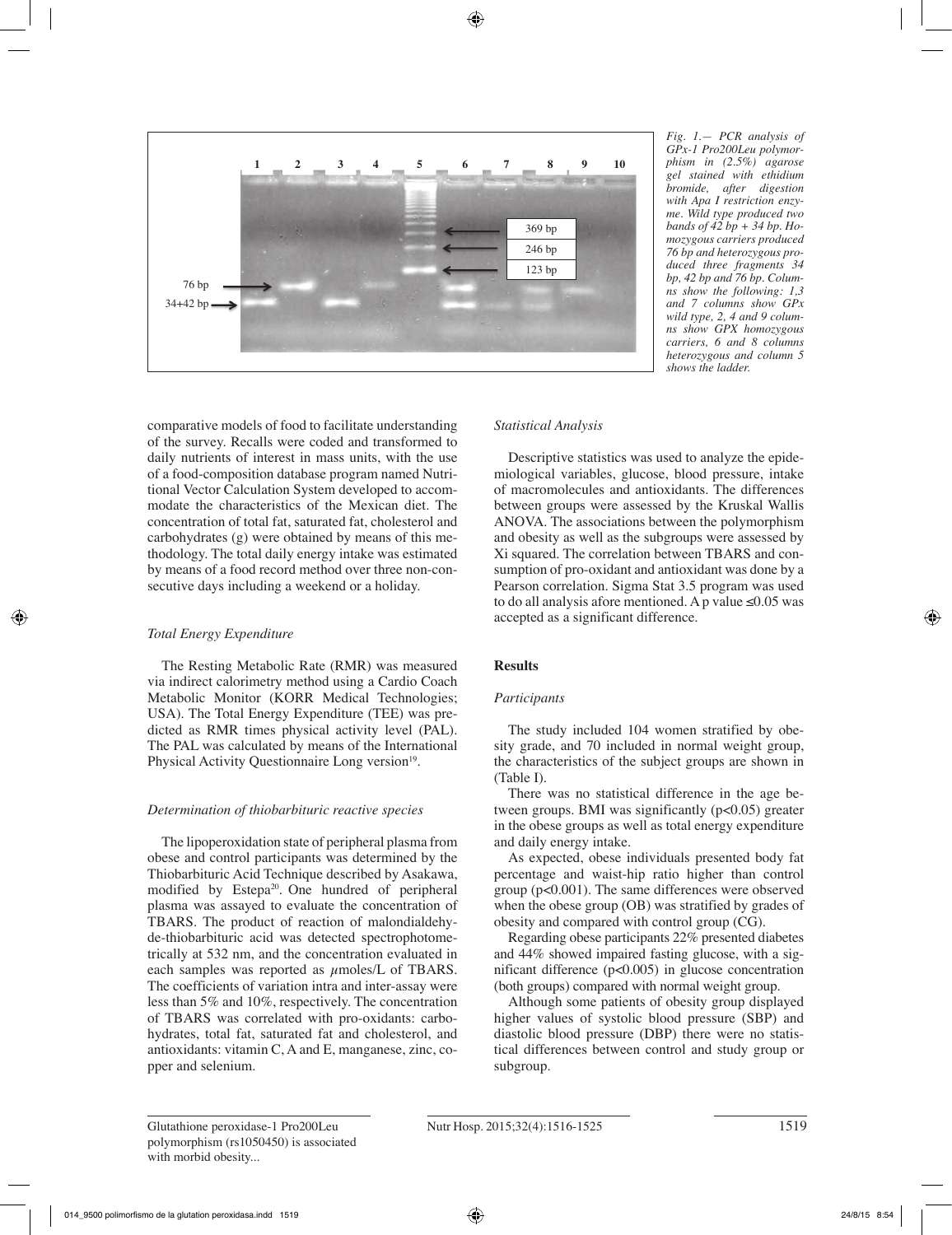| <b>Table I</b><br>Characteristics of the participants included in the study |                    |                      |                      |                      |                      |  |  |
|-----------------------------------------------------------------------------|--------------------|----------------------|----------------------|----------------------|----------------------|--|--|
|                                                                             | <b>Normal</b>      | OB                   | OB                   | $\overline{OB}$      | $\overline{OB}$      |  |  |
|                                                                             | Weight             | $I$ - $III$          | I                    | I                    | Ш                    |  |  |
|                                                                             | $n = 70$           | $n = 104$            | $n = 36$             | $n = 34$             | $n = 34$             |  |  |
| Age                                                                         | $34.7 \pm 7.8$     | $40 \pm 13.7$        | $38 \pm 15.6$        | $41.6 \pm 13.2$      | $40.3 \pm 12.1$      |  |  |
|                                                                             | 35                 | 40.5                 | 37                   | 43                   | 41                   |  |  |
| BMI                                                                         | $21.4 \pm 1.5$     | $39.2 \pm 8.5$ *     | $32.4 \pm 1.4$ *     | $36.7 \pm 1.1$ *     | $48.9 \pm 8.4$ *     |  |  |
|                                                                             | 37                 | 36.7                 | 32.3                 | 36.8                 | 45.6                 |  |  |
| <b>TEE</b>                                                                  | $1821.2 \pm 195.5$ | $2077.1 \pm 303.7$ * | $1969.3 \pm 311.6$ * | $2018.2 \pm 230.5$ * | $2250 \pm 290$ *     |  |  |
| (Kcal/day)                                                                  | 1795               | 2021                 | 1931                 | 1980                 | 2226                 |  |  |
| EI                                                                          | $1738.4 \pm 540.5$ | $2420.8 \pm 521.3$ * | $2343.4 \pm 502.7$ * | $2406.4 \pm 566$ *   | $2517.3 \pm 493.1^*$ |  |  |
| (Kcal/day)                                                                  | 1586               | 2306                 | 2126                 | 2228                 | 2387                 |  |  |
| BF%                                                                         | $24.7 \pm 6.2$ ;   | $43.8 \pm 7.2$ *     | $37.3 \pm 5.9$ *     | $45.6 \pm 5.9$ *     | $48.8 \pm 4.2$ *     |  |  |
|                                                                             | 25                 | 43.9                 | 38.1                 | 47.3                 | 48.3                 |  |  |
| <b>WHR</b>                                                                  | $0.75 \pm 0.1$ ;   | $0.89 \pm 0.08$ *    | $0.90 \pm 0.08$ *    | $0.88 \pm 0.09$ *    | $0.88 \pm 0.07$ *    |  |  |
|                                                                             | 0.73               | 0.89                 | 0.92                 | 0.87                 | 0.87                 |  |  |
| Glucose                                                                     | $89 \pm 7.52$      | $116 \pm 39.5$ *     | $106 \pm 16.5$ *     | $120 \pm 53.8$ *     | $123 \pm 38.9$ *     |  |  |
| (mg/dl)                                                                     | 87                 | 110                  | 105                  | 111                  | 117                  |  |  |
| $SBP$ mmHg                                                                  | $112.7 \pm 8.4$    | $124.8 \pm 17.6$     | $124.4 \pm 22.7$     | $126.6 \pm 15.8$     | $125.9 \pm 16.3$     |  |  |
|                                                                             | 115                | 120                  | 121                  | 120                  | 125                  |  |  |
| DBP mmHg                                                                    | $75.2 \pm 5.7$     | $78.5 \pm 10.1$      | $78.5 \pm 10.8$      | $79.8 \pm 9.6$       | $79.2 \pm 10.5$      |  |  |
|                                                                             | 75                 | 80                   | 76                   | 80                   | 80                   |  |  |

Data show: Mean ± SD; Median

OB I – III: Obese group. OB I: Obese grade I. OB II: Obese grade II. OB III: Obese grade III.

BMI: Body Mass Index. TEE: Total Energy Expenditure. EI: Daily Energy Intake.

BF%: Body Fat percentage. WHR: Waist Hip Ratio. SBP: Systolic Blood Pressure, DBP: Diastolic Blood Pressure

\*Difference vs Normal Weight Group at p < 0.05

## *Prevalence of the GPx-1 Pro200Leu polymorphism*

The frequency of the Pro200Leu polymorphism of GPx-1 in subjects with normal weight and obesity are shown in (Table II). The frequency of the CC homozygous genotype for control group showed a value of 0.58, while the obesity group value was 0.39. There was a statistical difference when analyzing the frequency of the mutated genotype (TC+TT) between people with normal weight (0.42) and obesity (0.61). When stratifying by obesity grade, only obesity grade III group showed significant difference (p=0.004) when compared to normal weight group. As expected, similar trends were observed for alleles analysis; allele T frequency corresponded to 0.22 for CG compared to 0.40 for OB showing a p=0.001.

When stratifying subjects with impaired fasting glucose (IFG) and type 2 diabetes (DM), we found that the frequency of the mutated genotype was considerable high; 0.62 for IFG and 0.59 for DM. However, there were no statistical differences when comparing these frequencies with subjects with obesity but not diabetes or prediabetes. These findings reinforce the idea that the GPx-1 Pro200Leu polymorphism at least in our group is associated with obesity, and more specifically with morbid obesity but not with prediabetes and diabetes. On the other hand, the genotype distribution was compatible with the Hardy-Weinberger equilibrium.

## *Pro-oxidant and antioxidant dietary intake*

The ingestion of total carbohydrates in the diet was statistically greater in obesity groups in comparison with control subjects; this observation was also identified when the obese group was stratified in obesity grades, as shown in (Table III).

The consumption of lipids in OB was greater than in CG and the distribution of fatty acids was inadequate as saturated fatty acids (SFA) consumption by OB was higher 35.7 g corresponding to 10.4%, respect to CG that was of 20.4 g corresponding to 7.8% of total energy intake ( $p<0.05$ ).

The imbalance of consumption of lipids is reinforced by the intake of cholesterol, since obese group showed a higher ingestion (324 mg/day) than the control group, also when stratified by obesity grade, the groups showed statistically difference when compared to  $CG$  ( $p<0.05$ ).

The analysis of consumption of antioxidants was very similar between obese and control group and did not show statistically differences between obese groups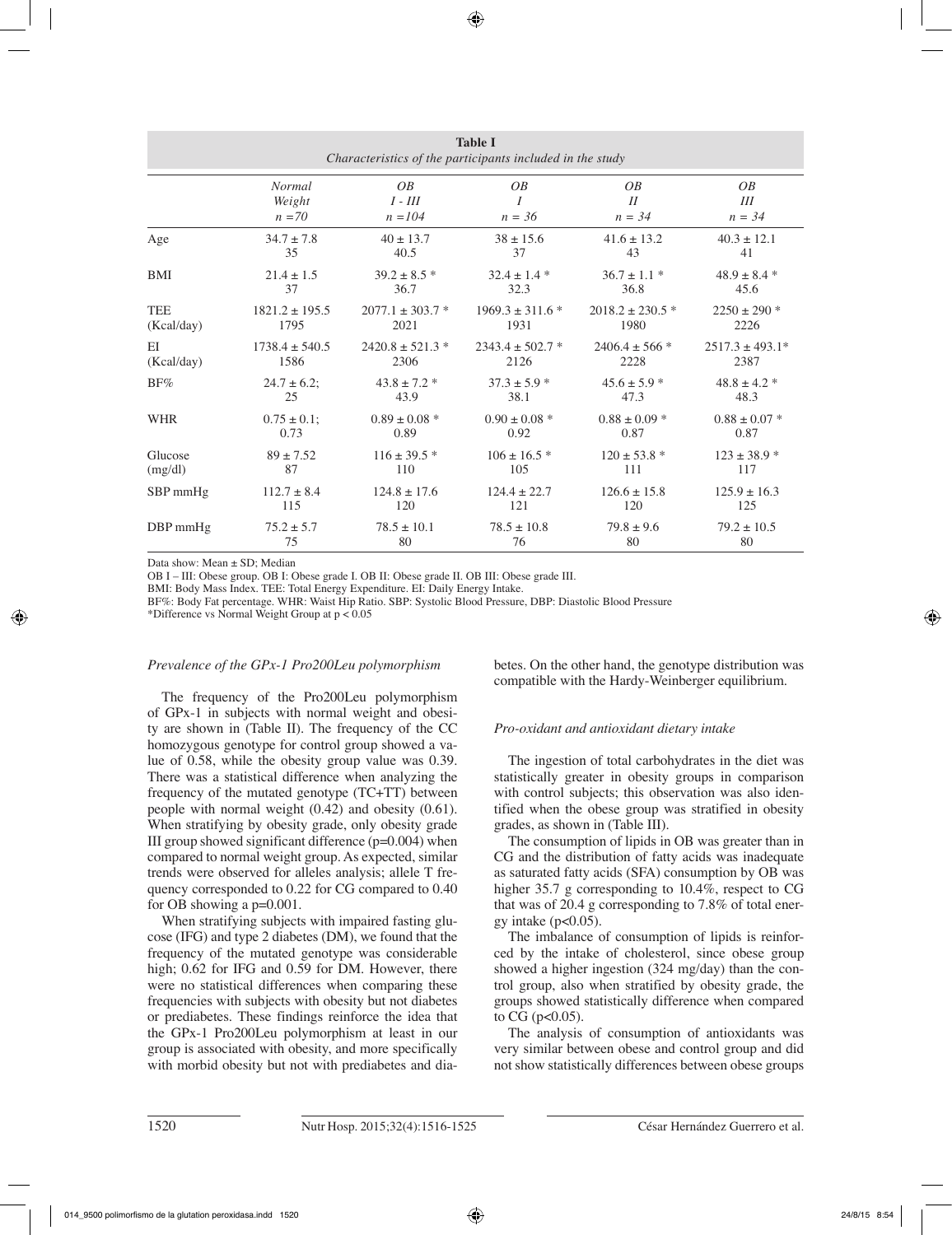|                             |              | Genotype     | Genotype<br>carriers     |              |      |               |                  |       |
|-----------------------------|--------------|--------------|--------------------------|--------------|------|---------------|------------------|-------|
|                             | CC           | ТC           | TТ                       | $TC+TT$      | OR   | IC $95\%$     | $\boldsymbol{P}$ | $X^2$ |
| Normal Weight<br>$n = 70$   | 41<br>(0.58) | 27<br>(0.39) | $\overline{2}$<br>(0.03) | 29<br>(0.42) |      |               |                  |       |
| OB I-III<br>$n = 104$       | 40<br>(0.39) | 46<br>(0.44) | 18<br>(0.17)             | 64<br>(0.61) | 2.26 | 1.21-4.19     | 0.01             | 6.01  |
| OB I<br>$n = 36$            | 15<br>(0.42) | 19<br>(0.53) | 2<br>(0.05)              | 21<br>(0.58) | 1.97 | 0.87-4.47     | 0.14             | 2.09  |
| OB II<br>$n = 34$           | 16<br>(0.47) | 12<br>(0.35) | 6<br>(0.18)              | 18<br>(0.53) | 1.59 | $0.69 - 3.62$ | 0.36             | 0.80  |
| OB III<br>$n = 34$          | 9<br>(0.26)  | 15<br>(0.44) | 10<br>(0.30)             | 25<br>(0.74) | 3.92 | 1.59-9.64     | 0.004            | 8.2   |
| OB without IFG/DM<br>$n=35$ | 13<br>(0.37) | 16<br>(0.46) | 6<br>(0.17)              | 22<br>(0.63) |      |               |                  |       |
| <b>IFG</b><br>$n = 47$      | 18<br>(0.38) | 21<br>(0.45) | 8<br>(0.17)              | 29<br>(0.62) | 0.95 | 0.38-2.34     | 0.730            | 0.11  |
| DM<br>$n = 22$              | 9<br>(0.41)  | 9<br>(0.41)  | $\overline{4}$<br>(0.18) | 13<br>(0.59) | 0.85 | $0.28 - 2.54$ | 0.570            | 0.31  |
| $IFG + DM$<br>$n = 69$      | 27<br>(0.39) | 30<br>(0.43) | 12<br>(0.18)             | 42<br>(0.61) | 0.91 | $0.39 - 2.12$ | 0.681            | 0.16  |

**Table II** *GPx-1 Pro200Leu polymorphism identified in obese and control groups*

OB I – III: Obese group. OB I: Obese grade I. OB II: Obese grade II. OB III: Obese grade III.

- Obese group, OB I, OB II and OB III subjects were compared versus normal weight group (IFG) Subjects with Impaired Fasting Glucose (>100 <125 mg/dl) (DM) Type 2 Diabetes Mellitus (≥126 mg/dl)

- Subjects presenting IFG, DM and IFG+DM were compared versus subjects with obesity and without diabetes or impaired fasting glucose.

and CG, except vitamin E for obese grade I group which consumed 19% less than CG. On the other hand, the mean of selenium dietary intake in normal weight individuals was of 38.7  $\mu$ g/day and 40.8  $\mu$ g/day for obesity group.

The Mexican Dietary Reference Intakes (RDA) for selenium according to 19-50 years is of 48 mg/day<sup>21</sup>, thus only 27% of CG met the RDA and 24% of OB.

## *TBARS*

The results of the concentration of peripheral TBARS in obese and control groups are shown in (Figure 2 Panel A). We observed a statistical difference  $(p<0.05)$ between the CG ( $\overline{X}$  = 0.48 +/- 0.29  $\mu$ mol/L) and the OB  $(\bar{x}= 1.15 + (-0.84 \mu m o)/L)$ . When stratifying the participants of the study group in grades of obesity, we observed a statistical difference between the normal weight group and the three obesity grades (p< 0.05).

When the TBARS concentrations were assessed by the genotype (Panel B) there was no significant difference between wild type genotype (CC) and carriers (TC and TT), not even for morbid obesity group, even though it had the highest prevalence of the variant genotype. In the same context, no statistical difference was observed after stratifying DM and IFG subjects in function of the genotype; comparing the TBARS concentrations between wild type genotype and mutated carriers (data not shown).

No statistical difference was found in the correlation between total fat, cholesterol, saturated fat or antioxidants consumption and the concentration of peripheral TBARS by Pearson test (data not shown) even when we stratified as a function of the GPx-1 Pro200Leu polymorphism.

## **Discussion**

In the present work we identified a higher frequency statistically significant of the GPx-1 rs1050450 polymorphism in Mexican mestizo women with obesity from the central plateau, compared with normal weight controls. The statistical results of mentioned analysis was "robust" ( $Xi^2=6$ ; p<0.01), however the stratification of the study group showed a more "robust" difference at the group III of obesity  $(Xi^2=8; p<0.004)$ , and only this degree of the pathology presented statistically significance.

The analysis of the allele Leu reinforced the same patron of differences observed before, since the obe-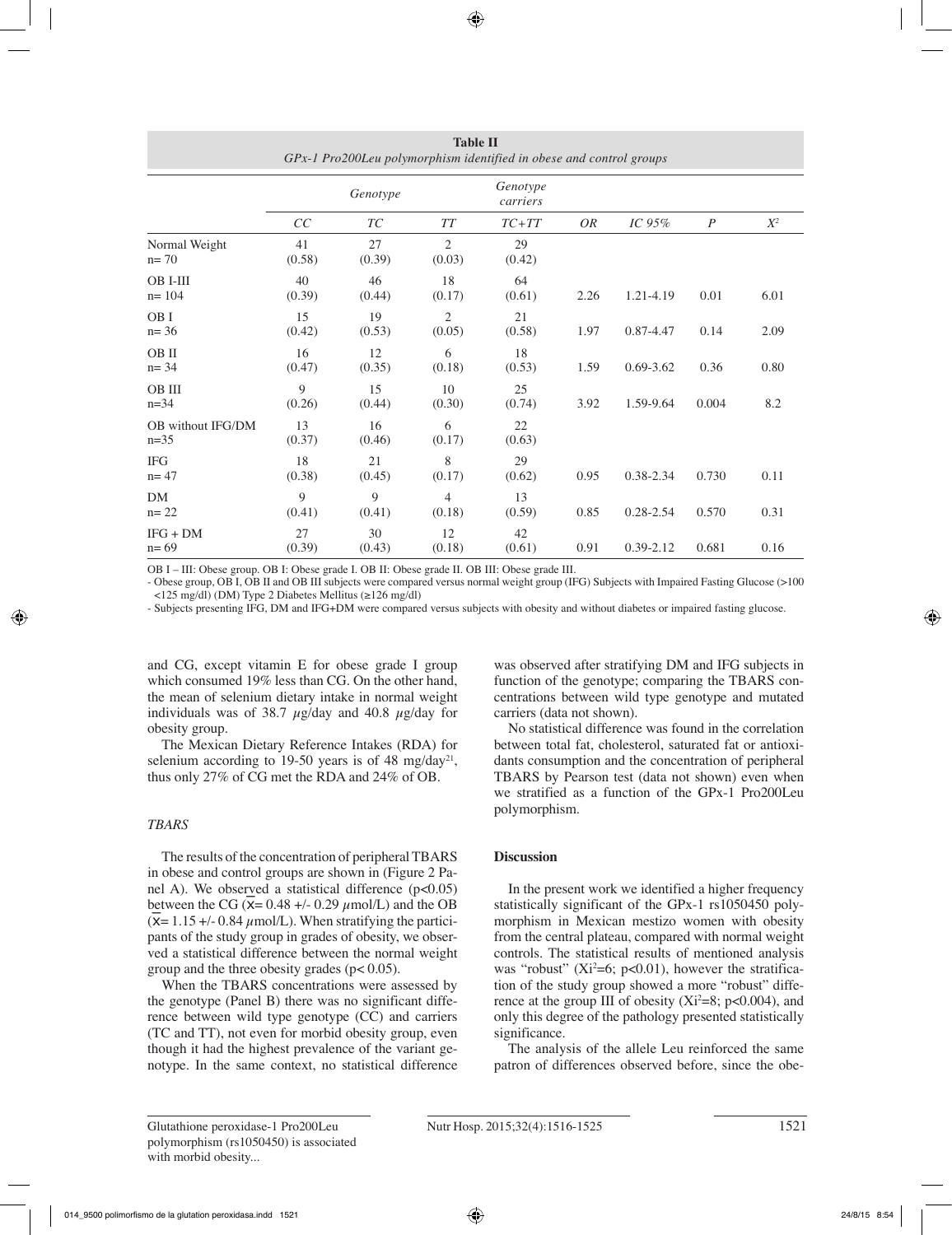| <b>Table III</b><br>Pro-oxidant and antioxidant dietary intake shown by participants |                                     |                                             |                     |                            |                            |  |
|--------------------------------------------------------------------------------------|-------------------------------------|---------------------------------------------|---------------------|----------------------------|----------------------------|--|
| Macronutrient or<br>Micronutriment                                                   | <b>Normal</b><br>Weight<br>$n = 70$ | $\overline{OB}$<br>$I$ - $III$<br>$n = 104$ | OB<br>I<br>$n = 36$ | <i>OB</i><br>I<br>$n = 34$ | <i>OB</i><br>Ш<br>$n = 34$ |  |
| Carbohydrates                                                                        | $205 \pm 66$                        | $329 \pm 81$ *                              | $319 \pm 84$ *      | $329 \pm 85$ *             | $339 \pm 74$ *             |  |
| (g)                                                                                  | 195                                 | 325                                         | 305                 | 317                        | 341                        |  |
| <b>Total Fat</b>                                                                     | $66.2 \pm 31$                       | $92.8 \pm 92$                               | $93 \pm 95$         | $96.3 \pm 29.7$            | $116 \pm 123$              |  |
| (g)                                                                                  | 58                                  | 68.6                                        | 68.4                | 69.5                       | 68.8                       |  |
| <b>Saturated Fats</b>                                                                | $20.4 \pm 10$                       | $35.7 \pm 41$ *                             | $34.4 \pm 36$ *     | $25 \pm 10$                | $47.8 \pm 59$ *            |  |
| (g)                                                                                  | 15.4                                | 24.8                                        | 25.9                | 23.1                       | 27.9                       |  |
| Cholesterol                                                                          | $205 \pm 104$                       | $324 \pm 389$ *                             | $396 \pm 595$ *     | $242 \pm 168$ *            | $328 \pm 241$ *            |  |
| (mg)                                                                                 | 184                                 | 238                                         | 255                 | 209                        | 241                        |  |
| Vitamin C                                                                            | $173 \pm 83$                        | $199 \pm 163$                               | $202 \pm 163$       | $174 \pm 180$              | $222 \pm 146$              |  |
| (mg)                                                                                 | 157                                 | 138                                         | 154                 | 117                        | 173                        |  |
| Vitamin A                                                                            | $956 \pm 322$                       | $1146 \pm 651$                              | $1077 \pm 549$      | $1038 \pm 593$             | $1326 \pm 776$             |  |
| $(\mu g)$                                                                            | 914                                 | 924                                         | 920                 | 883                        | 1173                       |  |
| Vitamin E                                                                            | $9.3 \pm 4$                         | $8.1 \pm 5$                                 | $7.8 \pm 5.1$ *     | $8.9 \pm 5.9$              | $7.7 \pm 4$                |  |
| (mg)                                                                                 | 8.5                                 | 6.9                                         | 6.3                 | 8.1                        | 6.8                        |  |
| Manganese                                                                            | $20.4 \pm 32.3$                     | $20.5 \pm 20.3$                             | $19.3 \pm 18.3$     | $18.2 \pm 26.9$            | $24 \pm 13.726.4$          |  |
| (mg)                                                                                 | 10.3                                | 12.5                                        | 11.1                | 9.9                        |                            |  |
| Zinc                                                                                 | $16 \pm 12.5$                       | $18.3 \pm 14.7$                             | $18.1 \pm 14.2$     | $18.4 \pm 17.7$            | $18.4 \pm 12.2$            |  |
| (mg)                                                                                 | 12.7                                | 13.3                                        | 13.8                | 12.1                       | 13.8                       |  |
| Copper                                                                               | $2.8 \pm 2.3$ 2.4                   | $2.2 \pm 1.9$                               | $2.1 \pm 1.5$       | $2.3 \pm 2.7$              | $2.2 \pm 1.3$              |  |
| (mg)                                                                                 |                                     | 1.6                                         | 1.6                 | 1.4                        | 1.9                        |  |
| Selenium                                                                             | $38.7 \pm 18.7$                     | $40.8 \pm 29.5$                             | $37.2 \pm 18.3$     | $35.6 \pm 22$              | $49.8 \pm 41.9$            |  |
| $(\mu g)$                                                                            | 34.6                                | 31.1                                        | 34.4                | 29.2                       | 31.8                       |  |

Data show Mean ± SD; Median OB I – III: Obese group. OB I: Obese grade I. OB II: Obese grade II. OB III: Obese grade III. \*Different from normal weight group at p < 0.05

sity group increased the statistical value  $(Xi^2=10;$ p<0.001) and the obese-III group reached a "strong" difference versus control group  $(Xi^2=16; p<0.001)$ .

As such, it represents the first study to our knowledge that reports the frequency and differences of this polymorphism between Mexican women with obesity and normal weight control.

As it is known, the obesity is an important factor involved in the appearance of diabetes and other chronic pathologies. In our study we evaluated the concentration of fasting glucose in the participants, and identified a higher prevalence (47%) of prediabetic condition (glucose: 100-125 mg/dl), which unfortunately, almost all the participants were not aware of this condition. This finding is a typical "picture" of the great percentage of people with obesity affected by this alteration in our country, on the way to get diabetes<sup>3</sup>. For the case of diabetes we identified a prevalence of 21% in our study group, a twofold value of prevalence reported for Mexican normal weight adults<sup>5</sup>.

Due to the highest prevalence of prediabetes and diabetes in the study we analyzed the frequency of our polymorphism in this group of patients. The aggrupation of participants with both conditions (n=69)

showed statistically difference  $(Xi^2=6; p<0.033)$  versus control group, nonetheless there was not difference versus obese participants without diabetes (n=35). Further, the obese group-III carriers of GPx-1 Pro-200Leu, who showed statistically differences versus control group, and by obvious reasons most of these participants could have prediabetes or diabetes, neither presented difference versus obese people without diabetes. Also the percentage of people with obesity with pre and diabetes showed a similar distribution between the grades I to III of 63%, 52% and 70%, respectively, and there were not statistically differences between groups (data not shown).

We think these results reinforces the idea that the GPx-1 rs1050450 at least in our study population is associated with obesity and in particular with the morbid grade, and the pre and diabetes conditions are not impacted by the presence of herein studied polymorphism.

However, the presence of the allele Leu in its heterozygous way has been associated with an in increased value of coronary artery calcification in Japanese patients with diabetes type 2<sup>22</sup>. Further, Hamanishi et al.<sup>23</sup> reported a higher prevalence of cardiovascular disease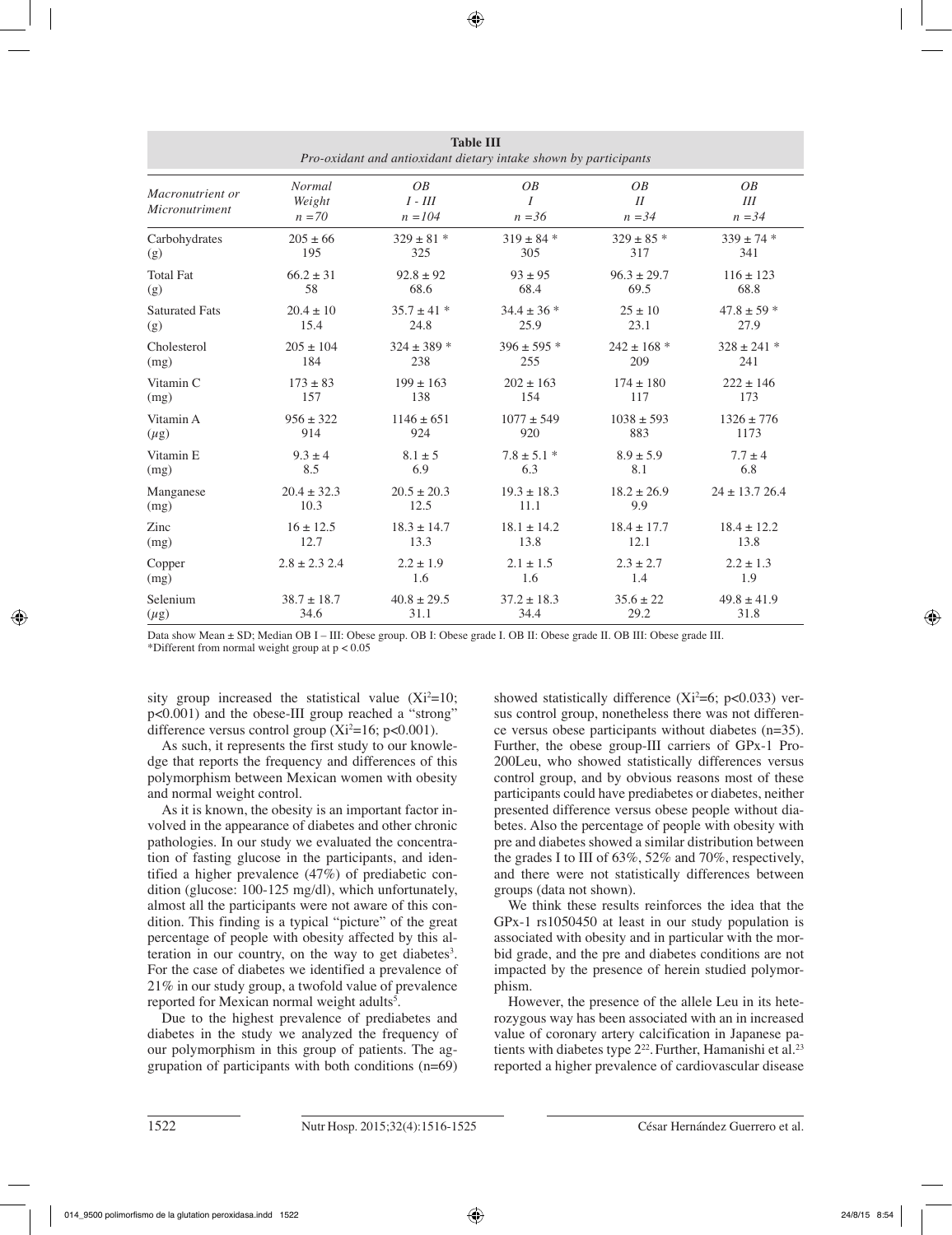and peripheral vascular disease in diabetic Japanese patients heterozygous for the Leu allele. Those reports reinforce the importance of the GPx-1 rs1050450 polymorphism in pathologies associated to obesity and the metabolism of carbohydrates. Nevertheless, more studies are necessary in our population, as well as assessing the frequency of the polymorphism in Mexican men, to evaluate wheatear this polymorphism is relevant in mentioned pathologies.

 On the other hand, we identified a solid increased concentration of peripheral TBARS in OB versus CG, and the stratified degrees of the pathology showed a very similar pattern as showed by OB. This data is in line with a previous study made by our group by means of lipid peroxidation, where we found signifi-



*Fig. 2.—Panel A shows the concentration of peripheral TBARS in control and obese groups. Panel B shows the concentration of peripheral TBARS in control and obese groups comparing wild type (WT) genotype (C-C) versus carriers (CR) (T-T + T-C) subjects CG: Control group OB I – III: Obese group. OB I: Obese grade I. OB II: Obese grade II. OB III: Obese grade III. \*Different from normal weight group at p <0.05*

cant differences between obesity groups versus control  $group^{24}$ .

When we separated the control and study groups in carriers of GPx-1 rs1050450 and compared the concentration of TBARS versus respective wild type participants, a very similar pattern was observed in both groups. Also the comparison of GPx-1 rs1050450 carriers with prediabetes, diabetes and both conditions did not showed any differences between them, neither when they were compared versus their respective wild-type group. The higher concentration of TBARS in OB is in line with previous studies where a higher concentration of MDA (malondialdehyde) and oxidizability of LDL and VLDL were found in obese subjects $25, 26$ .

These results support the idea that oxidative stress in people with obesity is the accumulation of diverse factors involved in the process as enzyme antioxidant defense, hyperglycemia, chronic inflammation, hyperleptinemia, elevated tissue lipid levels, inadequate concentration of organic and inorganic cellular antioxidants, etc<sup>27</sup>. Hyperglycemia as we identified in the  $68\%$ of the participants, can activate several biochemical pathways as politol in which sorbitol is obtained from glucose by action of aldose reductase. Excess sorbitol activates stress genes and cause oxidative damage<sup>28,29</sup>. Hyperglycemia also promotes the production of NA-DPH by increasing the activity of NADPH oxidase that produces superoxide, especially in the endothelium. Likewise, the auto-oxidation of glucose produces reactive species similar to hydroxyl and superoxide radicals<sup>30</sup>.

In this regards, we observed that the OB presented greater carbohydrate consumption than control group, and although we did not evaluate the difference between the consumption of simple and complex carbohydrates, Mexican population consumes an important percentage of simple carbohydrate present in soft drinks, fruit juices, typical sweet bread, desserts, sweet cookies and chocolates. For example more than 70% of a sample of adolescents consumed more than 25 g/day of sugar from sugar-sweetened beverages 31.

Also Mexico is the country with the world's highest per capita consumption of soft drinks (163 liters at year), and ranks second globally in added sugar consumption per person $32$ .

Other important mechanism involved in the generation of oxidative stress is the consumption of antioxidants. In our study we found that OB intake had the same amount of the antioxidants evaluated herein in comparison with CG. These results agree with previous reports<sup>33</sup> in Mexican population where obese group had higher intake of energy and lipids, but similar intake of micronutrients compared with normal weight group.

Although there were no differences between the consumption of antioxidants between OB and CG, in general all the participants did not reach the recommended intake. This characteristic was more dramatic in OB, where just 10% of participants reached the recommendation for vitamin E and 65% for cooper and zinc. The deficit consumption of antioxidants is directly associa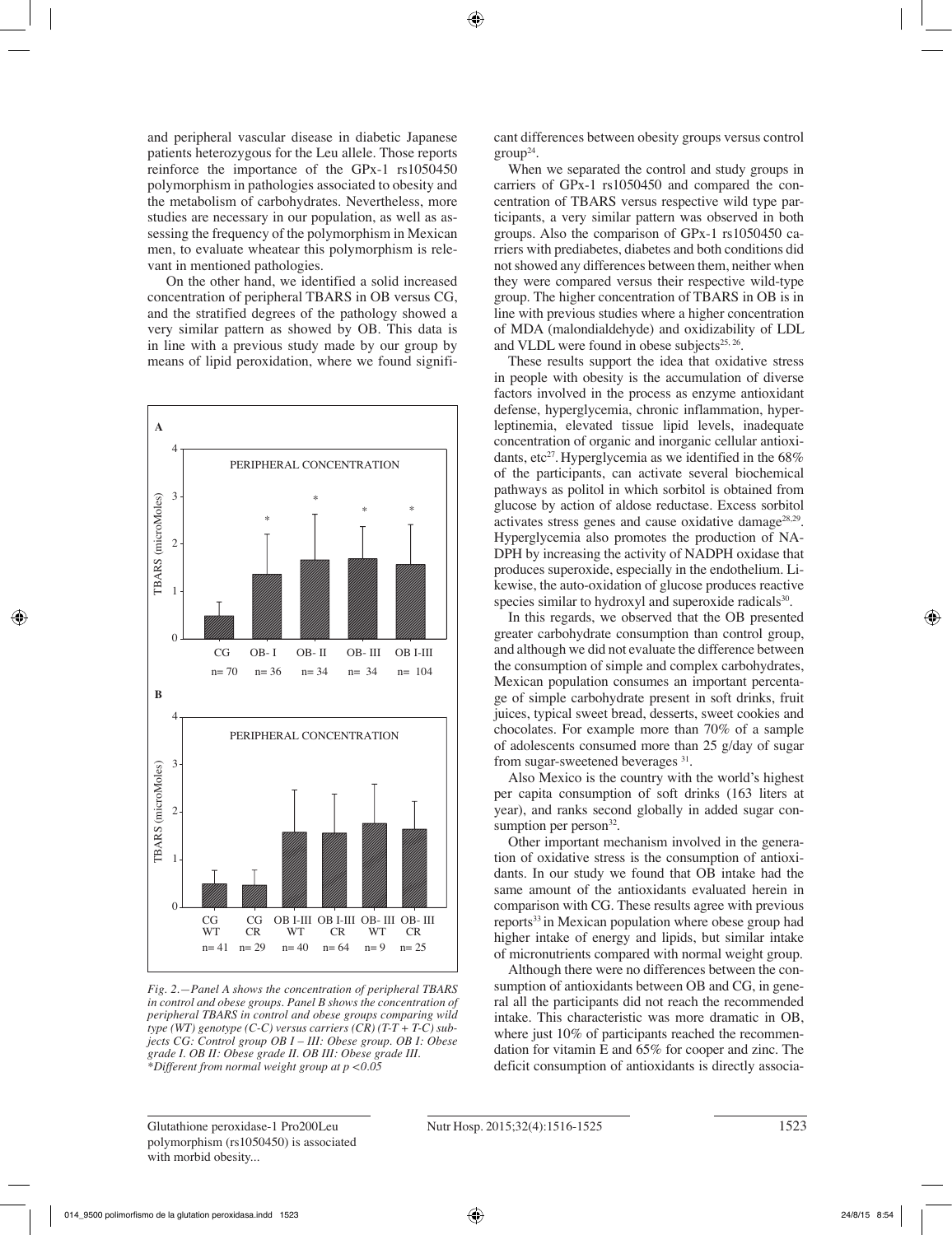ted with the actual diet in our country, since one of the main source of dietary antioxidants are fruits and vegetables, and these products are consumed in a low value by Mexican population. Pérez-Lizaur et al<sup>34</sup> found that Mexican children consumed on average only once a day these food products. This data is supported by a previous report, where a deficient consumption of selenium in health population where around 50% of male and female participants were below of the necessary concentration in plasma of this mineral<sup>35</sup>.

In our study we found that 73% of the individuals with obesity did not meet the RDA for selenium, and these levels could be lower than that needed for optimal GPx-1 activity, and genotypes could modulate their expression, promoting the appearance of oxidative stress condition in this group.

Even though in our study we did not analyze the expression or activity of the GPx-1, it has been described an interaction between genotype and selenium, due to nutritional intake of selenium and plasmatic selenium concentration could modulate the GPx-1 expression and activity, depending on the allelic forms, identifying a decreased GPX-1 activity of cells carrying the Leu variant<sup>15</sup>.

The development of obesity and its principal comorbidities have an important genetic component, which in a complex relationship with environment and behavior of each person, promotes the appearance of obesity and other chronic-degenerative diseases. Nevertheless each ethnic group have a specific set of genes implicated in this phenomenon, as a result of the own "gene-imprinting and gene-transfer", diet, geographic area of habitat, way of life, etc.

Increasing the knowledge of the genetic characteristics involved in the appearance and development of obesity and its comorbidities in specific populations, is a necessary activity to understand better the etiology of the phenomenon, and improve the strategies related to the diagnostic, prognostic and treatment of the diseases.

#### **Acknowledgements**

The present project was supported by "Octava Convocatoria Para Financiamiento de Proyectos de Investigación" through the Research Direction of Universidad Iberoamericana. We gratefully acknowledge the Team of the Nutrition Clinic and Laboratory of Research of the Health Department of the University for their active participation.

### **References**

- 1. Grandner D. The etiology of obesity. *MoMed* 2003; 100:242-247.
- 2. World Heath Organization Obesity: Preventing and Managing the Global Epidemic. Report of a WHO consultation. WHO Technical Report Series. 2000 Available at: http://whqlibdoc. who.int/trs/WHO\_TRS\_894.pdf?ua=1 (accessed 27.05.15).
- 3. Gutiérrez JP, Rivera-Domarco J, Shamah-Levy T, Villalpando-Hernández S, Franco A, Cuevas-Nasu L, Romero-Martínez M, Hernández-Ávila M. Encuesta Nacional de Salud y Nutrición 2012. Resultados Nacionales. Cuernavaca Morelos. *Salud Pública Méx* 2012; 19-27.
- 4. Ashraff S, Siddiqui M, Carline T. Obesity and Insulin Resistance: Management in Diabetes. *Turk J Biochem* 2013; 17:57-62.
- 5. Olaiz-Fernández G, Rojas R, Aguilar-Salinas C, Rauda R, Villalpando S. Diabetes mellitus in Mexican adults: results from the 2000 National Health Survey. *Salud Pública Méx* 2007; 43.
- 6. King H, Aubert RE, Herman, WH. Global burden of diabetes, 1995-2025: prevalence numerical estimates, and projections. *Diabetes Care* 1998; 21:1414-1431.
- 7. Furukawa S, Fujita T, Shimabukuro M, Masanori I, Nakajima Y, Nakayama O. Increased oxidative stress in obesity and its impact on metabolic syndrome. *J Clin Invest* 2004; 114:1752-61.
- Olusi SO. Obesity is an indepent risk factor for plasma lipid peroxidation and depletion of erythrocyte cytoprotectic enzymes in humans. *Int J Obesity* 2002; 26:1159-1164.
- 9. Vachharajani V, Granger DN. Adipose tissue: a motor for the inflammation associated with obesity. *IUBMB Life* 2009; 61:424-430.
- 10. Stranahan, AM, Cutler, RG, Button C, Telljohann R, Mattson MP. Diet-induced elevations in serum cholesterol are associated with alterations in hippocampal lipid metabolism and increased oxidative stress. *J Neurochem* 2011; 118:611-615.
- 11. Andrews M, Arredondo M, Olivares M. Glycemic control and oxidative stress markers and their relationship with the thioredoxin interacting protein (TXNIP) gene in type 2 diabetic patients. *Nutr Hosp* 2014; 31:1129-33.
- 12. Feliciano P, Graças de Almeida C, Cássia R. Glycemic index role on visceral obesity, subclinical inflammation and associated chronic diseases. *Nutr Hosp* 2014; 30(2):237-243.
- 13. Ishida K, Morino T, Takagi K, et al. Nucleotide sequence of a human gene for glutathione peroxidase. *Nucleic Acids Res* 1987; 15:10051.
- 14. Moscow JA, Schmidt L, Ingram DT, Gnarra J, Johnson B. Loss of heterozygosity of the human cytosolic glutathione peroxidase I gene in lung cáncer. *Carcinogenesis* 1994; 15: 2769-2773.
- 15. Lubos E, Loscalzo J, Handy D. Glutathione peroxidase-1 in health and disease: from molecular mechanisms to therapeutic opportunities. Antioxid. *Redox Signal* 2011; 15(7):1957-1997.
- 16. Mayne ST. Biomarkers of Nutritional Exposure and Nutritional Status Antioxidant Nutrients and Chronic Disease : Use of Biomarkers of Exposure and Oxidative Stress Status in Epidemiologic Research. *J Nutr* 2003; 200:933-940.
- 17. Mente A, de Koning L, Shannon HS, Anand SS. A systematic review of the evidence supporting a causal link between dietary factors and coronary heart disease. *Arch Intern Med* 2009; 169:659-669.
- 18. Hernández-Avila M, Romieu I, Parra S, Hernández-Avila J, Madrigal H, Willet W. Validity and reproducibility of a food frequency questionnaire to assess dietary intake of women living in Mexico City. *Salud Pública Méx* 1998; 39:133-140.
- 19. Craig CL, Marshall AL, Sjostrom M, Bauman AE, Booth ML, Ainsworth BE, Pratt M, Ekelund U, Yngve A, Sallis JF, Oja P. International Physical Activity Questionnaire : 12-Country Reliability and Validity. *Med Sci Sport Exer* 2003; 3:1381–1395.
- 20. Estepa V, Rodenas S, Martin MC. Optimización de un método para la determinación de la peroxidación lipídica en suero humano. Anal. *Real Acad Farm* 2001; 67:1-17.
- 21. Bourges H, Casanueva E, Rosado JL. Recomendaciones de ingestión de nutrimentos para la población mexicana México D.F.: Editorial Médica Panamericana; 2005.
- 22. Nemoto M, Nishimura R, Sasaki T, Hiki Y, Miyashita Y, Nishioka M, Fujimoto K, Sakuma T, Ohashi T, Fukuda K, Yoshikatsu E, Tajima N. Genetic association of glutathione peroxidase-I with coronary artery calcification in type 2 diabetes: a case control study with multi-slice computed tomography. *Cardiovasc Diabetol* 2007; 6:23.
- 23. Hamanishi T, Furuta H, Kato H, Doi A, Tamai M, Shimomura H, Sakagashira S, Nishi M, Sasaki H, Sanke T, Nanjo K. Functional variants in the glutathione peroxidase-1 (GPx-1)